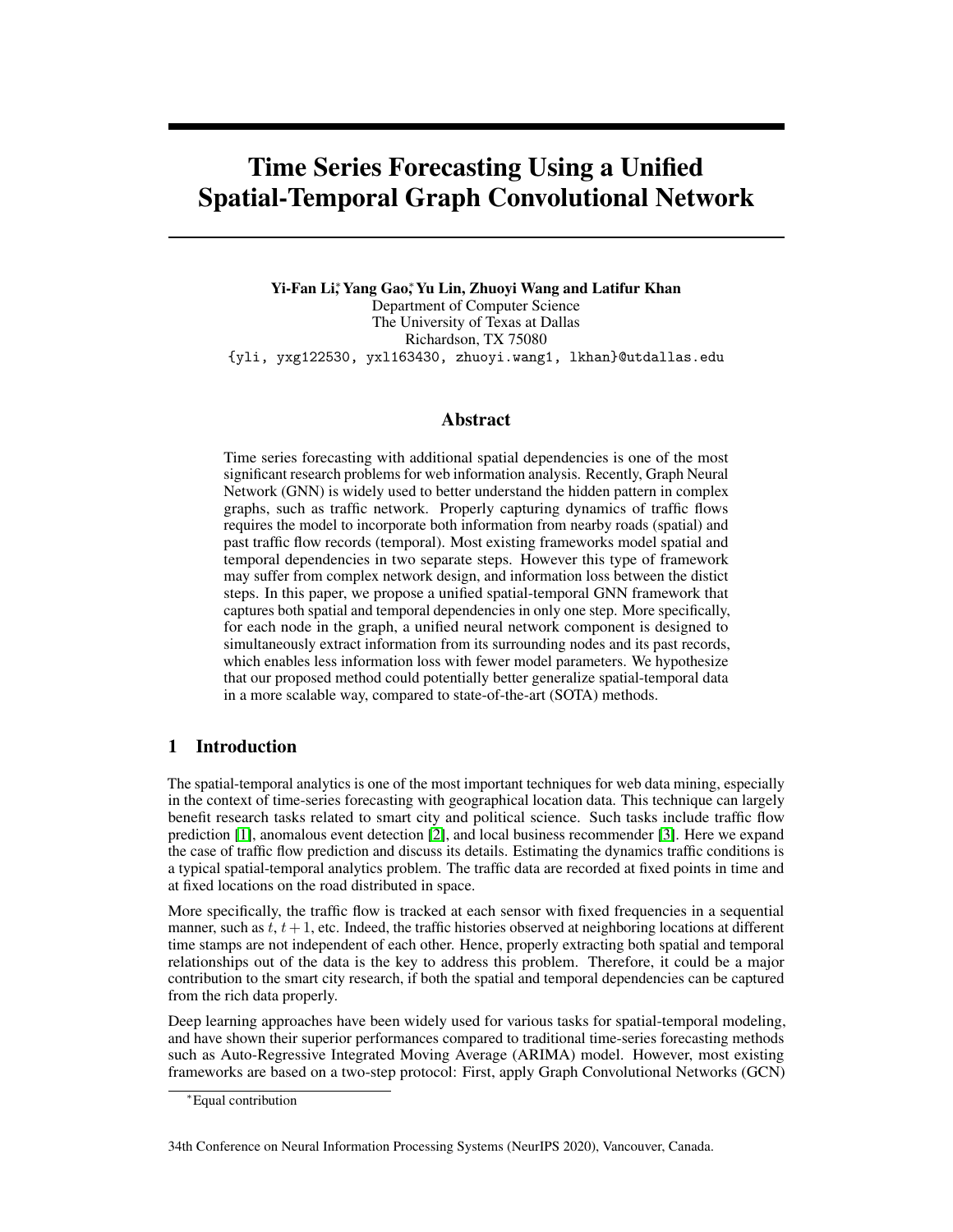

Figure 1: Comparisons between conventional two-step models and our proposed unified model.

module to extract the spatial dependencies out of the graph structured data; Then, incorporate a Recurrent Neural Network (RNN) module [\[4\]](#page-6-3) or a Convolutional Neural Network (CNN) module to model the temporal dependencies [\[5\]](#page-6-4), which lead to relatively complex network design.

However, frameworks described above have a number of shortcomings. Overall, even though this two-step paradigm typically goes unquestioned, Lea et al. [\[6\]](#page-6-5) argue that the model suffers from the loss of valuable information between steps. Regarding the temporal dependency modeling, RNN-based methods typically suffer from time-consuming propagations. In addition, gradient vanishing/explosion may occur when the framework tries to model long sequences [\[7\]](#page-6-6). Moreover, CNN-based methods normally require stack multiple 1D convolution layers to properly learn temporal information from long sequences, which could lead to a very deep neural network structure [\[8\]](#page-6-7). Some existing work uses a single network structure to model both dependencies, however they treat spatial edges and temporal edges the same way, despite they are heterogeneous features [\[9,](#page-6-8) [10\]](#page-6-9).

To address the aforementioned challenges in existing frameworks, we propose a Unified spatial-TEmpoRal (UTTER) graph neural network for time series forecasting. *The key idea is that if we can construct a proper graph over sequences of data, which includes both spatial and temporal information, then a single graph neural network could be established to capture both dependencies simultaneously.* Therefore the main contribution of this work is threefold:

- We design a subgraph construction module to sample the time-series data. Subgraphs generated for each node contains both its structural neighborhood and its past records, which essentially are its temporal neighborhood.
- We propose to use aggregation functions to learn the constructed subgraphs. This aggregation function allows us to learn both the topological structure and the feature distributions from each node's neighborhood.
- We propose to evaluate our framework on real-world datasets compared to other SOTA methods, including temporal-only models and spatial-temporal deep learning models.

## 2 Method

The primary idea behind our approach is that we convert the time-series forecasting problem to a graph learning problem with spatial-temporal information encoded. First, We formally define the time-series forecasting problem under the graph neural network settings. Second, we describe a subgraph construction algorithm Third, we demonstrate the forward propagation algorithm to generate the embeddings using UTTER given learnable parameters. Finally, we discuss how the parameters in UTTER are learned using conventional backpropagation algorithms in the rest portion of this section.

#### 2.1 Problem Formulation

We formally define time-series forecasting under the graph neural network settings. Given the edge connections between nodes, an undirected graph can be represented as  $\mathcal{G} = (\mathcal{V}, \mathcal{E})$ , where V is a set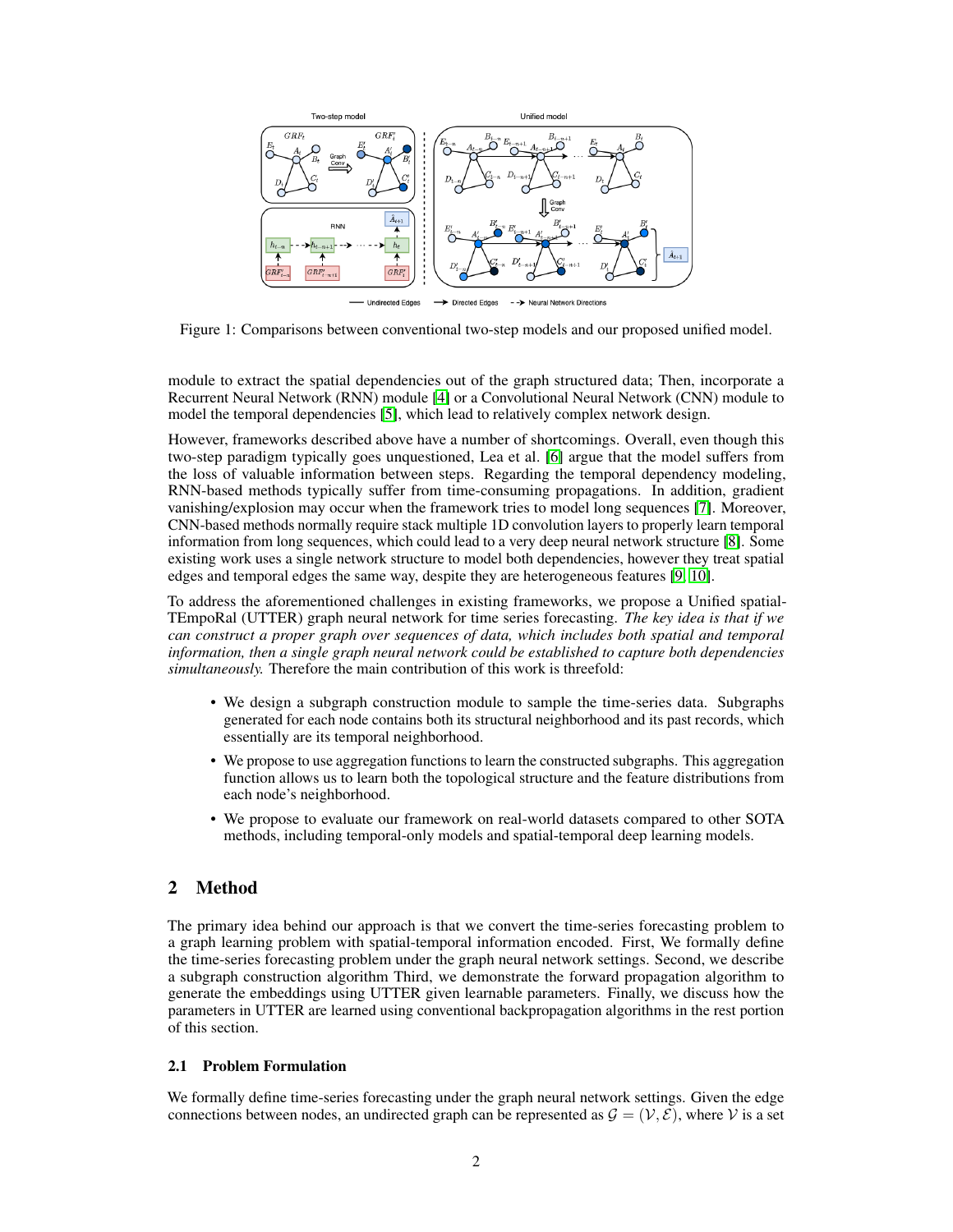

<span id="page-2-0"></span>Figure 2: Demonstration of constructing local spatial-temporal subgraph from data sequences. The red/gree/blue dots represent target/1-hop/2-hop nodes respectively. Arrows point out the aggregation directions. Green/blue arrows correspond to 1-hop/2-hop spatial adjacency, and red/pink arrows correspond to direct/skip temporal adjacency. Parameters of the example is: No. of time steps:  $P = 5$ , No. of spatial aggregations  $K = 2$ , skip time steps  $L = 1$ , and No. of skip connections  $M = 2$ .

of nodes with  $|V| = N$ , and  $\mathcal E$  is a set of edges representing the connectivity between nodes. The overall raw features of graph G is denoted by  $X \in \mathbb{R}^{N \times d}$  where d is the dimension of the features. Indeed, each graph G represents the relationships between nodes at each time step t. It is worth noticing that we assume that the overall graph structure is static in this work, which means that it doesn't change over time.

A typical time-series forecasting problem aims to predict the value for future length-Q steps based on previous P observations. As we mentioned before, data at each time step  $t$  is a graph  $\mathcal G$  with feature  $X^t$ . In other words, we map our training data  $X^{(t-P+1):t}$  to forecasted values  $X^{(t+1):(t+Q)}$  using some forecast function  $f(.)$ :

$$
[X^{(t-P+1):t}, \mathcal{G}] \xrightarrow{f(\cdot)} [Y^{(t+1):(t+Q)}]
$$
\n
$$
(1)
$$

where  $X^{(t-P+1):t} \in \mathbb{R}^{P \times N \times d}$  and  $Y^{(t+1):(t+Q)} \in \mathbb{R}^{Q \times N}$ .

#### 2.2 spatial-Temporal Subgraph Sampling

Our proposed framework aims to model the spatial and temporal dependencies in a unified module. Therefore, in each training example, multiple graph networks at distinct time steps need to be considered. Inspired by GraphSage [\[11\]](#page-6-10), we design our algorithm following a "Sample and Aggregate" fashion. Here we describe the sampling method used to build each spatial-temporal subgraph example. It is worth noting that the subgraph generated contains heterogeneous information, and we need a learning algorithm to address this challenge later.

To model the relationships along space and time simultaneously, each example need to include a target node with its nearby nodes to preserve the spatial relationships, also consecutive time steps of neighborhood are demanded to preserve the temporal relationships. *The subgraph construction algorithm is presented in the supplemental materials, and is demonstrated in Fig. [2](#page-2-0)*.

As shown in this figure, the first step is to sample the neighborhood for the target node at each time step from the original network. In this work, a fixed-size set of neighborhood is sampled for each node at each. There are two major benefits of applying this sampling method: First, it is more computationally efficient to use a small set of nodes in each training example, instead of using the full graph node set (as discussed in in Kipf et al. [\[12\]](#page-6-11)). Next, a fixed-size set of samples guarantees the same number of node dimensions of each training example. Thus, for  $v \in V$ , a set of neighborhood nodes  $u \in V$  is sampled by a function N for K iterations. This also means that upto K-hop spatial dependencies can be considered in our sampled subgraph. There are multiple sampling approaches, such as rule-based sampling, uniform sampling and random degree node sampling [\[13\]](#page-6-12). For example, at the sampling neighborhood phase of Fig. [2,](#page-2-0) it demonstrates a uniform sampling with  $K = 2$  (2-hop relationship), with sample size of 3 in each iteration.

The second step is to link spatial subgraphs between distinct time steps. One intuitive way is to connect the target node with directed edges between different subgraphs. Notably, the directed edges between time steps represent the asymmetry property of time, which means that subgraphs at a certain moment is only impacted by its previous steps, not next moments. Since the topological structure of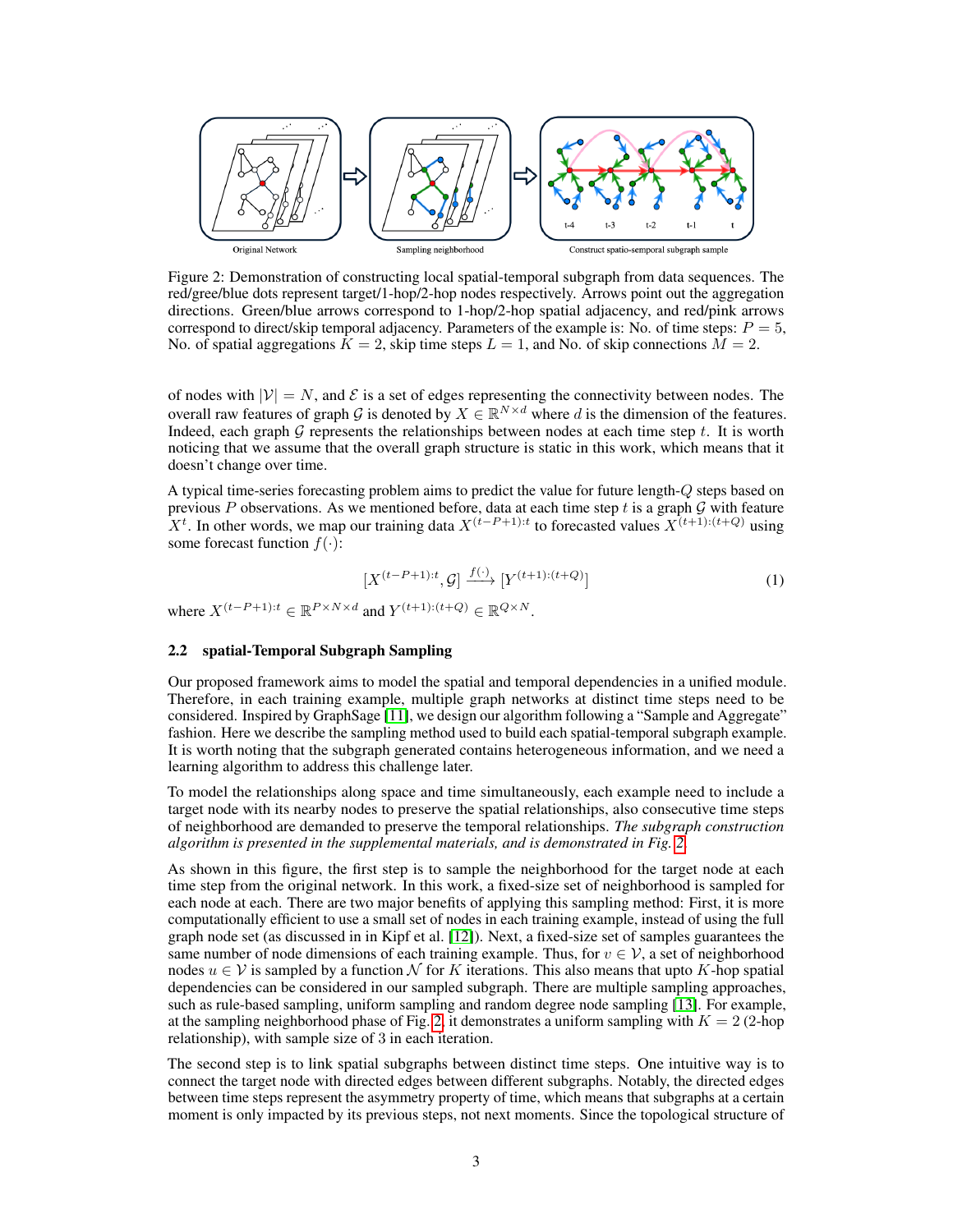constructed subgraph contains both spatial and temporal information, the dependencies between the target node and its spatial-temporal neighbor can be extracted in one step.

However, connecting only adjacent neighbors along time is not enough. Normally information from 1-hop neighbors are combined together using the aggregation function once. Therefore, a huge number of layers is needed to model the temporal dependencies from the whole sequence under this setting, which is not quite feasible. Inspired by ResNet [\[14\]](#page-6-13), we add shortcut connections along time, which turn the graph structure to its residual version regarding temporal dependencies modeling (see line 5-7 at Alg. 2). Two additional parameters are defined for the ease of future demonstration: L and M. More specifically,  $L$  represents the number of skip time steps, while  $M$  corresponds to the total number of such skip connections. For instance, in Fig. [2,](#page-2-0) since the skip connection links  $t - 4$  and  $t-2$ , which override  $t-3$ , the number of skip time step here is  $L = 1$ . And we have a total number of 2 skip connections in this subgraph, which makes  $M = 2$ . Suppose P, L, M are all integers, by setting these parameters properly, we can have a relationship between these parameters:

$$
P = M \times (L+1) + 1 \tag{2}
$$

#### <span id="page-3-0"></span>2.3 Forward Propagation Algorithm

Assuming all parameters in UTTER are fixed, now we demonstrate the forward propagation algorithm, which aims to generate the node embedding for all nodes in the graph.

Here, we consider the spatial neighborhood by  $K$ -hop dependencies, and number of skip connections M derived from Eq. [2.](#page-3-0) To model the node embedding  $v_t$  including both spatial and temporal information from itself P step ahead, a total number of  $K + M$  aggregation functions is needed. Similarly,  $K + M$  weight matrices are desired to propagate information between different layers of model. We denote the neighborhood aggregation function and weight matrices as  $\mathrm{AggNbh}_i$  and  $W_i$  respectively, where  $i \in \{1, \dots, M + L\}$ . Besides, as we mentioned in previous subsection, the subgraph generated contains heterogeneous information. Here we refer  $\mathrm{AggNbh}_i$  to as the general neighborhood aggregation function, and the specific function to use is demonstrated in Sec. [2.4.](#page-3-1)

We illustrate details about the proposed forward propagation algorithm for UTTER. Pseudocode of this algorithm is demonstrated in Alg. [1.](#page-4-0) Inputs of the algorithm are the graph structure  $G$ , and features at time t:  $\{x_v^{(t-P+1):t}, \forall v \in V\}$ . As discussed before, we need to aggregate the node representations for  $K + M$  times in order to use all information K hops away and P steps ahead. This operation is demonstrated by the loop starting from Line 2. Inside this loop, every node in  $\mathcal G$  is iterated, and the neighborhood embedding  $h_{\mathcal{N}_{tmp},i}^{(t-P+1):t}$ , is updated. More specifically, the neighbors here refer to the spatial-temporal subgraph generated by GenSub algorithm. It is worth noticing that in Line 5, the new embedding with regard to aggregating neighborhood information uses the embedding updated from last iteration  $i - 1$ . Then, both the current representations of the target node and its neighborhood are concatenated together, and fed into a fully connected (fc) layer with activation function  $\sigma$ . Eventually, the output generated by the fc layer could be used as inputs then for the next aggregation step.

#### <span id="page-3-1"></span>2.4 Aggregator Architecture

Due to the nature of our spatial-temporal subgraph sampling algorithm (**GenSub**), there are some basic requirements for proper aggregation functions to combine all neighborhood dependencies together. First, the generated subgraph contains two distinct types of directed edges: spatial edges and temporal edges. Therefore we should treat them differently during the aggregation. Second, the aggregator should be permutation invariant, since neighbors of nodes do not have a certain order. Additionally, it would be better if trainable parameters are preserved within this aggregation function, because they can greatly increase the express power of our proposed framework.

Inspired by Graph Isomorphism Network (GIN) [\[15\]](#page-6-14), we propose a multi-layer proceptron (MLP) with two layers to achieve the best performance. Especially, we follow the GIN-0 protocol with sum operation to aggregate the neigborhood information altogether, as it outperforms other methods, such as mean aggregators or max aggregators. First, representations of target node and its spatial neighborhood are added together to form a spatial embedding. Then, representations of target node and its temporal neighborhood are added together to form a temporal embedding. Two embedding are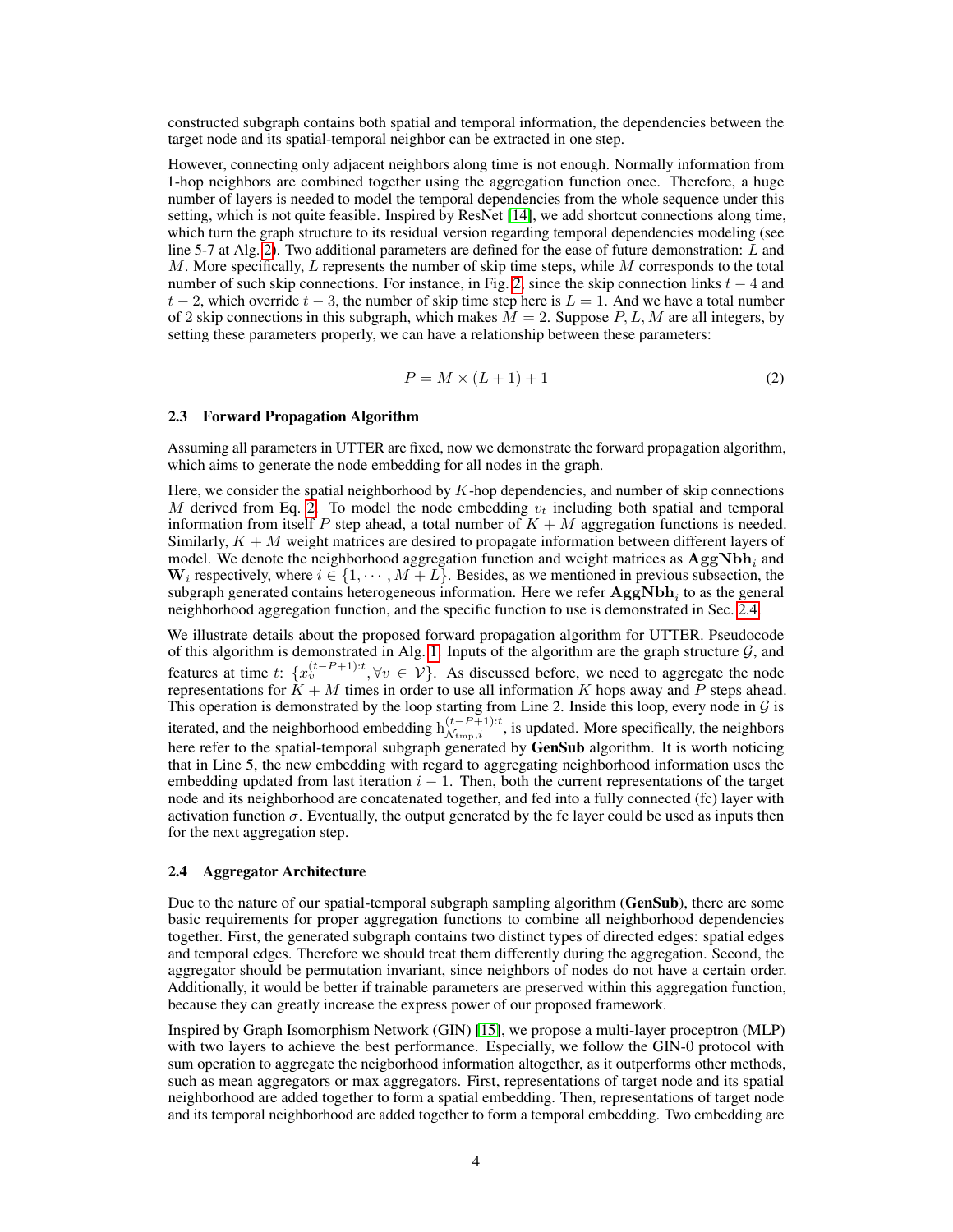Algorithm 1: Forward propagation algorithm

**Input:** Graph G; iterations  $K + M$ ; trainable matrix  $W_i, \forall i \in \{1, \dots, K + M\}$ ; input features at time  $t \{x_v^{(t-P+1):t}, \forall v \in \mathcal{V}\}$ ; activation function  $\sigma$ ; **Output:** spatial-temporal subgraph node representation at time  $t$  emb<sup>t</sup> 1 **h**<sub>v,0</sub><sup>(t-P+1):t</sup> ←  $x_v^{(t-P+1):t}, \forall v \in \mathcal{V}$ ; 2 for  $i = 1, \dots, (K + M)$  do /\* iterate through all nodes in the graph \*/  $3 \mid \text{for } v \in \mathcal{V}$  do /\* generate spatial-temporal subgraph \*/ 4  $\vert$   $\vert$   $\mathcal{N}_{\text{tmp}} \leftarrow \text{GenSub}(v)$ ; /\* aggregate target node with neighborhood \*/  $\mathfrak{s} \quad \Big| \quad \Big| \quad \mathbf{h}_{\mathcal{N}_{\text{tmp}},i}^{(t-P+1):t} \leftarrow \mathbf{AggNbh}_i\left(\{\mathbf{h}_{u,(i-1)}^{(t-P+1):t}, \forall u \in \mathcal{N}_{\text{tmp}}\}\right);$  $\mathbf{b} \quad \bigg| \qquad \bigg| \quad \mathbf{h}_{v,i}^{(t-P+1):t} \leftarrow \sigma\left(W_i \cdot \mathbf{Concat}(\mathbf{h}_{v,(i-1)}^{(t-P+1):t}, \mathbf{h}_{\mathcal{N}_{\text{tmp}},i}^{(t-P+1):t})\right);$  $7$  end 8 | Normalize  $\mathbf{h}_{v,i}^{(t-P+1):t}$ ; 9 end  $\mathbf{10} \ \ \mathbf{emb}^t_v \leftarrow \mathbf{h}_{v,K+M}^t, \forall v \in \mathcal{V};$  $11 \;\; \hat{y}^{(t+1):(t+Q)}_{v} \leftarrow \sigma\left(W^{\text{fc}} \cdot \mathbf{emb}^t_{v}\right)$ 

concatenate together for each of the instances, and this concatenation is fed into the designed MLP for information fusion. For the ease of demonstration, we denote the *spatial neighborhood* within the graph to the target node v as  $\mathcal{N}^{\text{sp}}_{\text{tmp}}$ , while the *temporal neighborhood* as  $\mathcal{N}^{\text{te}}_{\text{tmp}}$ . Consequently, the update rule for the target node is demonstrated as follows:

<span id="page-4-0"></span>
$$
h_{v,i}^{(t-P+1):i} = MLP\left(\text{concat}(h_{tmp}^{sp}, h_{tmp}^{te})\right)
$$
\n(3)

where  $h_{\text{tmp}}^{\text{sp}}$  corresponds to the spatial embedding, and  $h_{\text{tmp}}^{\text{te}}$ . They are calculated as follows:

$$
h_{\text{tmp}}^{\text{sp}} = h_{v,(i-1)}^{(t-P+1):i} + \sum_{u \in \mathcal{N}_{\text{tmp}}^{\text{sp}}} h_{u,(i-1)}^{(t-P+1):i}
$$
(4)

$$
h_{\text{tmp}}^{\text{te}} = h_{v,(i-1)}^{(t-P+1):i} + \sum_{u \in \mathcal{N}_{\text{tmp}}^{\text{te}}} h_{u,(i-1)}^{(t-P+1):i}
$$
(5)

#### 2.5 Learning Parameters of UTTER

After getting hidden representations of all nodes at time t, denoted as  $emb<sup>t</sup>$ , we flatten this hidden embeddings and feed it into two fully connected (fc) layers for prediction. Notice that the number of output nodes for the fc layer is  $Q$ . Therefore, unlike the previous work which generate the output at each time step recursively [\[4\]](#page-6-3), predictions of UTTER are generated as a whole. We use Mean Squared Error (MSE) as the training objective function. This objective function represents the average squared differences between predictions for each target node at each time step to the ground truth. Mathematically, this loss function is defined as:

$$
L = \frac{1}{QN} \sum_{i=1}^{Q} \sum_{j=1}^{N} \left( \hat{y}_j^{(t+i)} - y_j^{(t+i)} \right)^2
$$
 (6)

#### 3 Experiment Protocol

#### 3.1 Datasets

This study considers time-series forecasting problem with additional spatial information in the dataset. Therefore, two traffic network datasets (METR-LA & PEMS-BAY [\[4\]](#page-6-3)), and a conflict dataset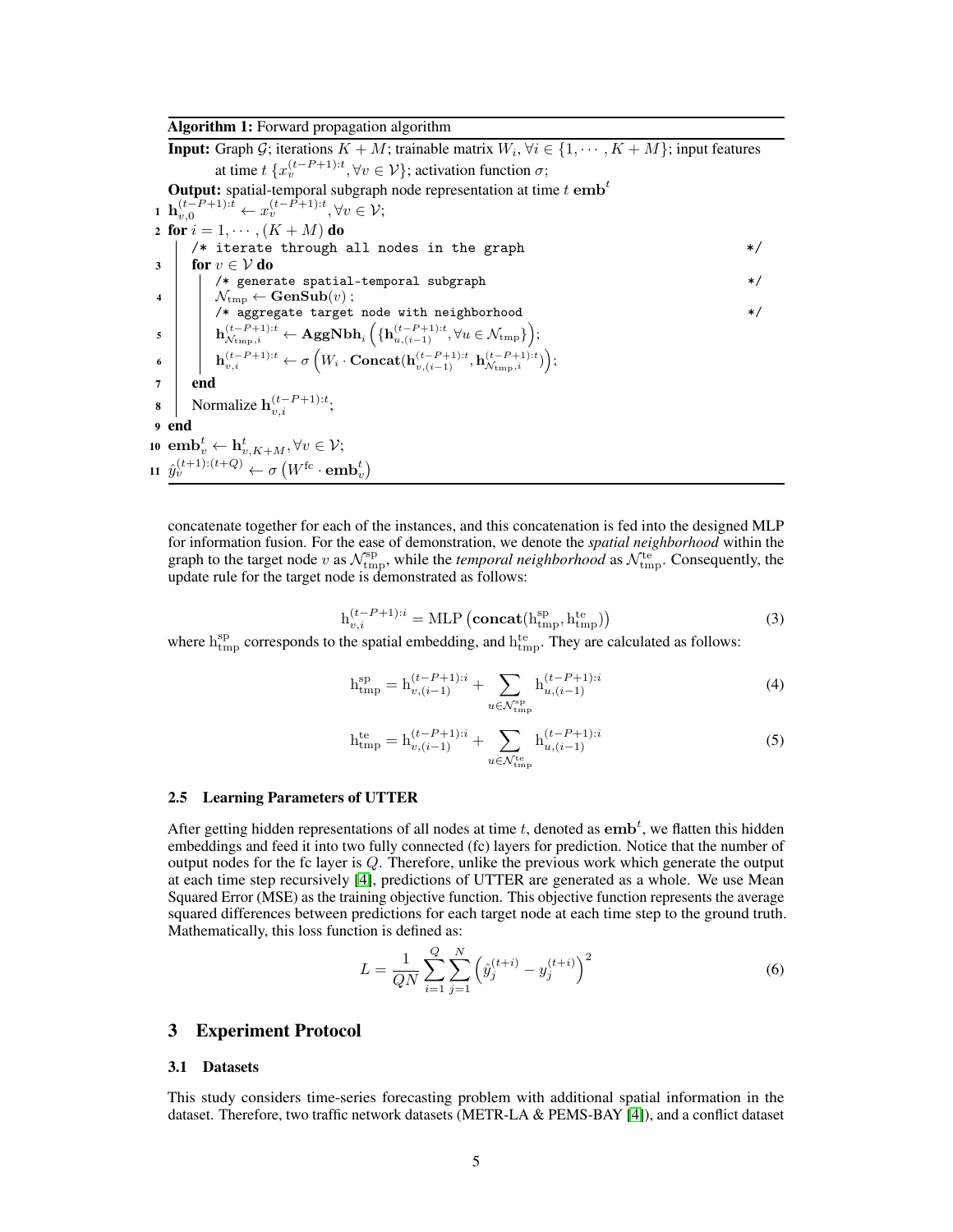(ViEWS [\[16\]](#page-6-15)) will be used here to evaluate our proposed method. We follow previous work, which divides this dataset along time, and uses a ratio of 7:1:2 for train, validation and test to evaluate our results.

- ViEWS<sup>[2](#page-5-0)</sup> This political science dataset contains PRIO-Grid level [\[17\]](#page-6-16) spatial-temporal conflict data concentrating on Africa, which includes records on monthly basis such as number of fatalities and geographical information. There are a total number of 10, 677 grid cells for Africa, and in this study we use data covering a period of 20 years, from January, 2000 to December, 2019.
- METR-LA<sup>[3](#page-5-1)</sup> This traffic dataset consists of spatial-temporal transportation data, e.g., traffic speed, in Los Angeles county road network [\[18\]](#page-6-17). This record is updated every 5 minutes. Following the experiment setting in Li et al. [\[4\]](#page-6-3), we select 207 sensors in the LA County, and in this study we use data covering a period of 4 months, from March 1, 2012 to June 30, 2012.
- PEMS-BAY<sup>[4](#page-5-2)</sup> This traffic dataset contains spatial-temporal transportation data for Bay Area. Similar to METR-LA dataset, the data is recorded every 5 minutes. We select 325 sensors from the road network, and we use data covering a period of 6 months, from January 1, 2017 to June 30, 2017.

#### 3.2 Experiment Design

There are three major research questions that we want to address by the experiment:

- **RQ1:** What is the best sampling method to construct the spatial-temporal graph?
- RQ2: How effective our proposed framework is for spatial-temporal modeling?
- RQ3: Is proposed method efficient when it comes to large real-world applications?

To answer RQ1, essentially ablative studies are needed to compare the model performance using different sampling methods, such as rule-based sampling, uniform sampling, and importance scorebased sampling. The observation of this research question may unveil how neighborhood information may lead to learn the aggregation function properly.

Regarding RQ2, three evaluation metrics and two sets of baselines are designed to evaluate the effectiveness of our proposed framework. More specifically, for evaluation metrics, we plan to use MAE, RMSE and MAPE to evaluate our method, as they provide different insights into the prediction accuracy, and are commonly used in previous research [\[8,](#page-6-7) [19\]](#page-6-18). Regarding benchmark methods, the first set of baselines are classic time-series modeling methods, which only considers temporal dependencies, e.g. ARIMA, CNN, and LSTM models. Comparing to these methods could demonstrate whether the proposed method actually extract additional spatial information out of data. The second set of baselines are SOTA deep learning based spatial-temporal models, such as STGCN [\[8\]](#page-6-7), Graph WaveNet [\[5\]](#page-6-4), DCRNN [\[4\]](#page-6-3). By comparing to these methods, we can conclude if the proposed method is effective enough for spatial-temporal modeling.

RQ3 will be addressed by comparing the efficiency among deep-learning-based spatial-temporal models. In practice, the size of the spatial-temporal graph could be very large. For example, the conflict dataset contains 10,677 nodes and 41,711 edges. In industrial applications such as social network, the data scale is definitely even larger. Therefore we want to explore whether our proposed method is efficient enough to model the spatial and temporal dependencies for a sequence of very large graphs. More specifically, training time and inference time will be used to evaluate time efficiency of our model, and No. of model parameters will be used to evaluate the space efficiency.

# 4 Acknowledgement

This material is based upon work supported by NSF awards DMS-1737978, OAC-1828467, and OAC-1931541.

<span id="page-5-0"></span><sup>&</sup>lt;sup>2</sup>https://pcr.uu.se/research/views/

<span id="page-5-1"></span><sup>3</sup> https://tinyurl.com/y6jytq9e

<span id="page-5-2"></span><sup>4</sup> https://tinyurl.com/y544mh6e